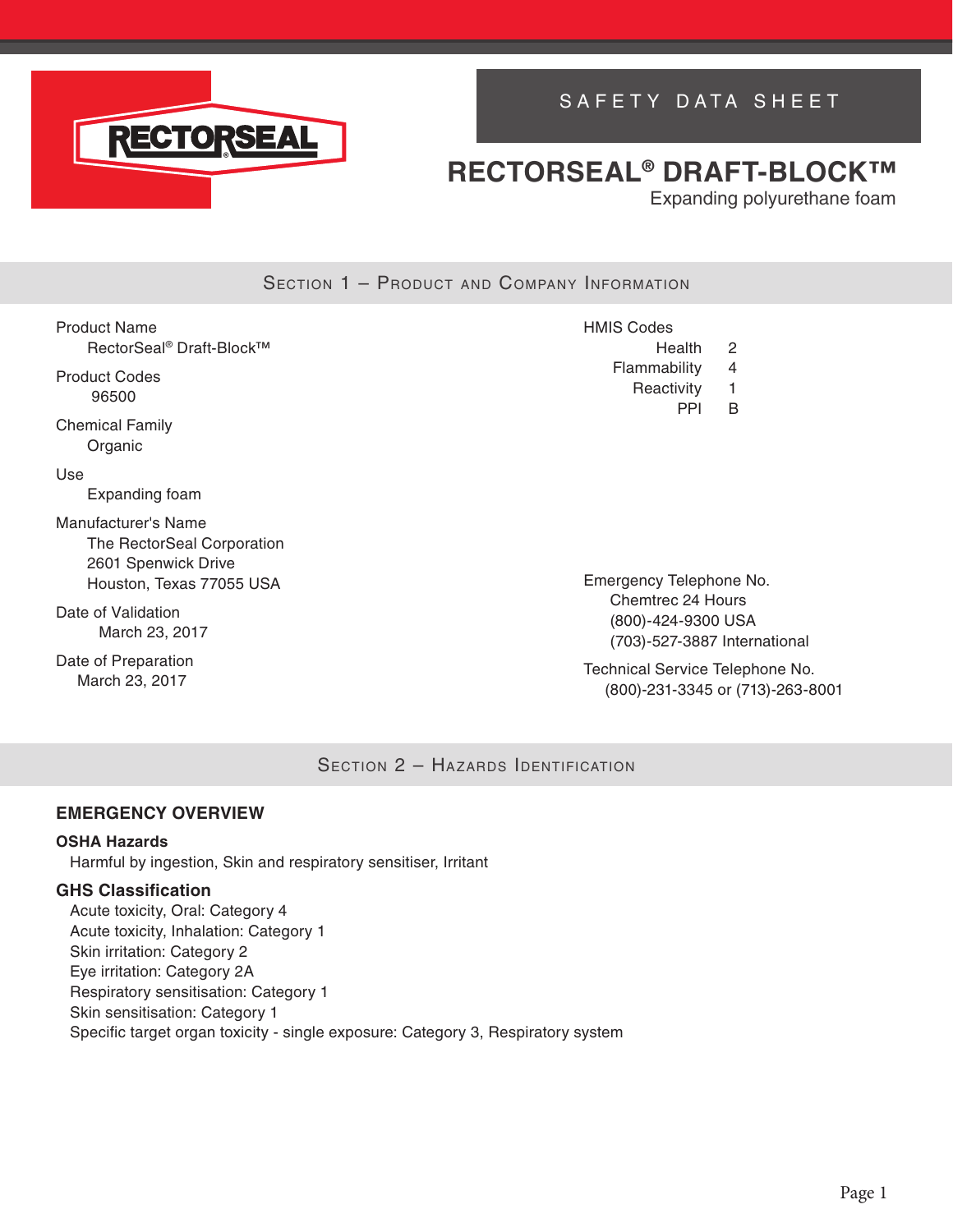#### **GHS Label elements, including precautionary statements**



GHS02: Flammable GHS04: Compressed Gas GHS06: Toxic GHS08: Respiratory Sensitizer/Health Hazards Signal Word: **Danger**

Hazard Statements:

- H302 Harmful if swallowed.
- H315 Causes skin irritation.
- H317 May cause an allergic skin reaction.
- H319 Causes serious eye irritation.
- H334 May cause allergy or asthma symptoms or breathing difficulties if inhaled.
- H335 May cause respiratory irritation.

Precautionary Statements:

P260 - Do not breathe dust/ fume/ gas/ mist/ vapours/ spray.

P280 - Wear protective gloves.

P305 + P351 + P338 IF IN EYES: Rinse cautiously with water for several minutes. Remove contact lenses, if present and easy to do. Continue rinsing.

P310 - Immediately call a **POISON CENTER** or doctor/ physician.

#### **Summary Of Acute Hazards**

**Danger! Extremely Flammable.** Since the containers are pressurized, storage temperature should not exceed 120°F (48°C) in order to avoid excessive pressure build-up and possible container rupture. Also, the foam has strong adhesive-like characteristics and **will adhere aggressively to skin and other surfaces.** If accidental foam contact occurs, follow the appropriate first-aid procedure described in Section 4 of this MSDS.

Exposure to people with asthma, eczema and/or allergies may aggravate those conditions. Symptoms may include coughing, wheezing, and shortness of breath. The primary adverse health effects of this material are related to the Polymeric isocyanate (MDI) component, and, to lesser degree, the Fluorocarbon Non-Flammable Gas) component. Therefore, adequate ventilation should be provided to avoid exceeding the exposure limits of these components (See Section 8). The likelihood of exceeding these limits are low due to the low concentration of vapor produced during normal use. However, if used indoors, mechanical ventilation or exhaust should be provided during use and until foam is cured.

### **Route Of Exposure, Signs And Symptoms**

#### INHALATION

May irritate mucous membranes with tightness in chest, coughing, or allergic asthma-like sensitivity. Extensive over exposure can lead to respiratory symptoms like bronchitis and pulmonary edema. These effects are usually reversible.

#### EYE CONTACT

May be irritating to eyes. Foam contact can cause physical damage due to adhesive character.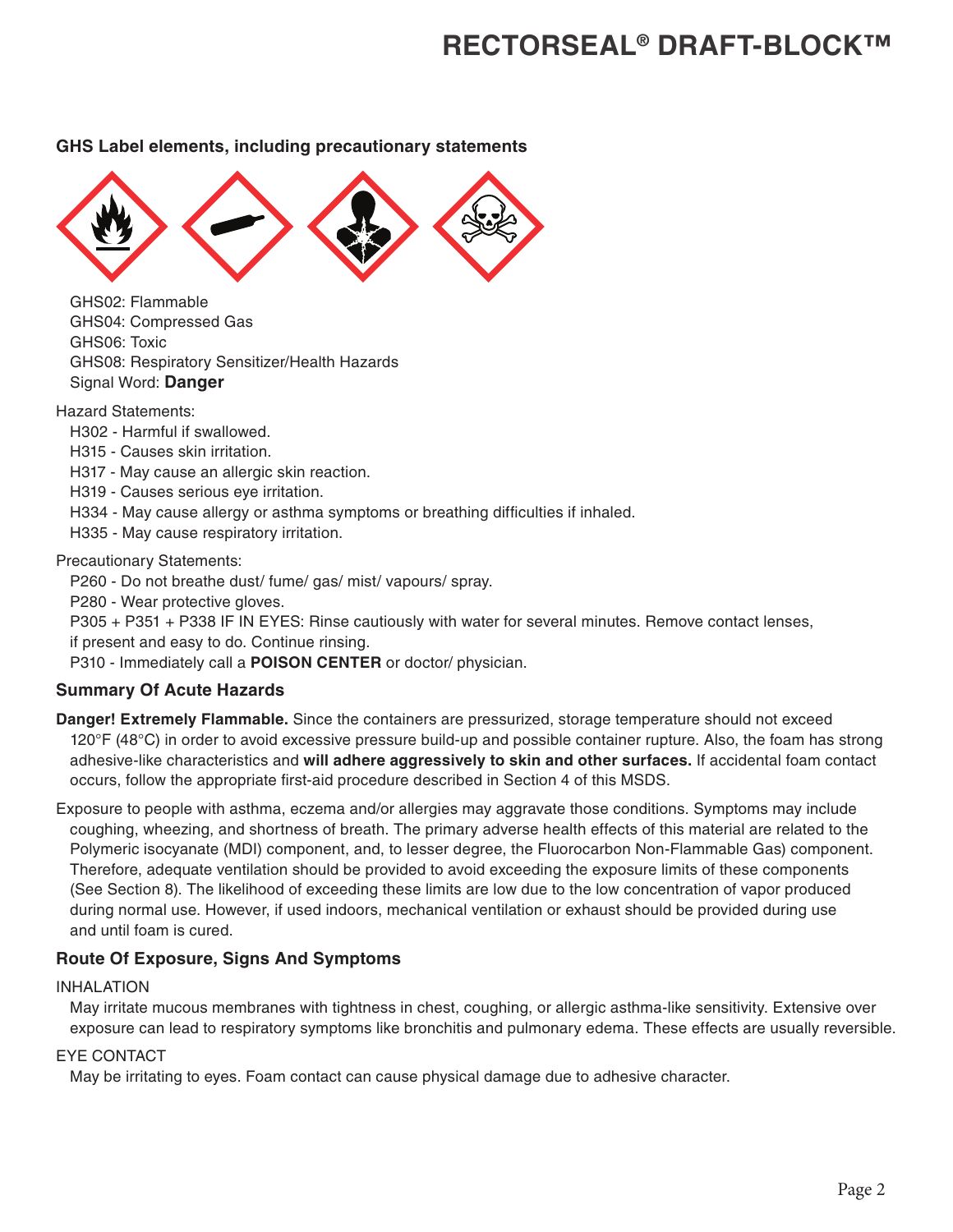#### SKIN CONTACT

May cause localized irritation, reddening or swelling. Prolonged or repeated exposure may lead to sensitization and/or dermatitis.

#### INGESTION

May cause irritation of mucous membranes in the mouth and digestive tract.

## SUMMARY OF CHRONIC HAZARDS

None known.

#### MEDICAL CONDITIONS AGGRAVATED BY EXPOSURE

Exposure to people with asthma, eczema and/or allergies may aggravate those conditions. Symptoms may include coughing, wheezing, and shortness of breath. Persons with cardiac arrhythmia may be at increased risk in severe exposure.

### SECTION 3 - COMPOSITION/INFORMATION ON INGREDIENTS

| Ingredient:           | Polymethylenepolyphenylisocyanate |
|-----------------------|-----------------------------------|
| Percentage By Weight: | < 25                              |
| CAS Number:           | 9016-87-9                         |
| EC#                   | 618-498-9                         |
| Ingredient:           | Dimethyl ether                    |
| Percentage By Weight: | $1 - 15$                          |
| CAS Number:           | 115-10-6                          |
| EC#                   | 204-065-8                         |
| Ingredient:           | Propane                           |
| Percentage By Weight: | 5-10                              |
| CAS Number:           | 74-98-6                           |
| EC#:                  | 601-003-00-5                      |

## SECTION 4 - FIRST AID MEASURES

| If inhaled:   | If overcome by exposure, remove victim to fresh air immediately. Give oxygen or artificial<br>respiration as needed. Obtain emergency medical attention. Prompt action is essential.                                                                                                                                                                                                                                                         |
|---------------|----------------------------------------------------------------------------------------------------------------------------------------------------------------------------------------------------------------------------------------------------------------------------------------------------------------------------------------------------------------------------------------------------------------------------------------------|
| If on skin:   | Use a rag to remove excess foam from skin and remove contaminated clothing. Use of<br>mild solvent, such as acetone (nail polish remover) or mineral spirits, may help in removing<br>uncured foam residue from clothing or other surfaces (avoid eye contact). Cured foam may<br>be physically removed by persistent washing with soap and water. If irritation develops,<br>use mild skin cream. If it persists, obtain medical attention. |
| If in eyes:   | Flush eyes with large amounts of water for 15 minutes. Get medical attention if<br>irritation persists.                                                                                                                                                                                                                                                                                                                                      |
| If swallowed: | If swallowed, call a physician immediately. Only induce vomiting at the instruction of<br>a physician. Never give anything by mouth to an unconscious person.                                                                                                                                                                                                                                                                                |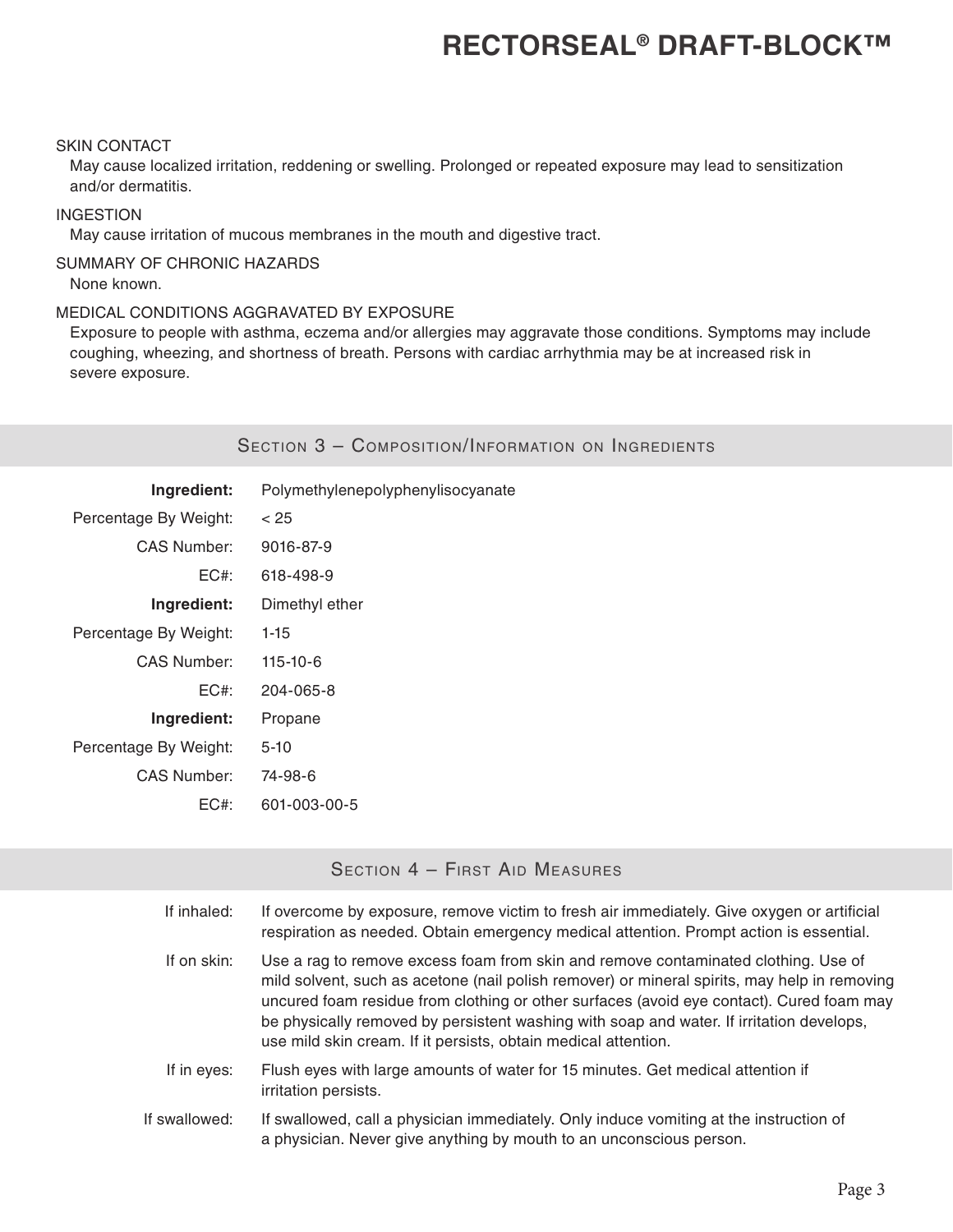### Section 5 – Fire Fighting Measures

#### *(Estimated based on liquefied petroleum gas (hydrocarbon, HC))*

**Explosion Data:** Contents could be sensitive to mechanical impact or static discharge. Vapors released during and immediately after dispensing may ignite explosively if proper ventilation is not employed and vapor build up is allowed to occur. Extinguish or remove all sources of ignition during dispensing, until product becomes tack free or develops a skin.

#### **Extinguishing Media**

Dry chemical, carbon dioxide, halon 1211, chemical foam, or water spray if used in large quantities (water contamination will produce carbon dioxide).

**Special Fire Fighting Procedures:** Wear self-contained breathing apparatus and other protective clothing.

**Unusual Fire And Explosion Hazards:** Temperatures above 120°F (48°C) may cause aerosol containers to burst. Cured foam is organic and, therefore, will burn in the presence of sufficient heat, oxygen and ignition sources.

Section 6 – Accidental Release Measures

**Steps To Be Taken In Case Material Is Released Or Spilled:** Scrape up spills to prevent footing hazard. Dispose of material according to local, state and federal regulations.

### SECTION 7 - HANDLING AND STORAGE

**Precautions To Be Taken In Handling And Storing:** Store in a cool, dry place. Ideal storage temperature is 60°F to 80°F (15.5°C to 26.6°C). Storage above 90°F (32.2°C) will shorten the shelf life. Protect containers from physical abuse. Protect from freezing. Since the containers are pressurized, storage temperature should not exceed 120°F (49°C) in order to avoid excessive pressure build-up and possible container rupture. Also, the foam has strong adhesive-like characteristics and will adhere to skin and other surfaces. If accidental foam contact occurs, follow the appropriate first-aid procedure described in Section 4 of this MSDS.

**Other Precautions:** Do not incinerate aerosol can.

KEEP OUT OF REACH OF CHILDREN.

## Section 8 – Exposure Controls/Personal Protection

| Ingredient                                                     | Units                     |
|----------------------------------------------------------------|---------------------------|
| Polymethylenepolyphenylisocyanate<br><b>ACGIH TLV:</b>         | N/D ppm                   |
| <b>OSHA PEL:</b><br><b>Dimethyl ether</b><br><b>ACGIH TLV:</b> | N/D ppm                   |
| <b>OSHA PEL:</b>                                               | $0.005$ ppm<br>$0.02$ ppm |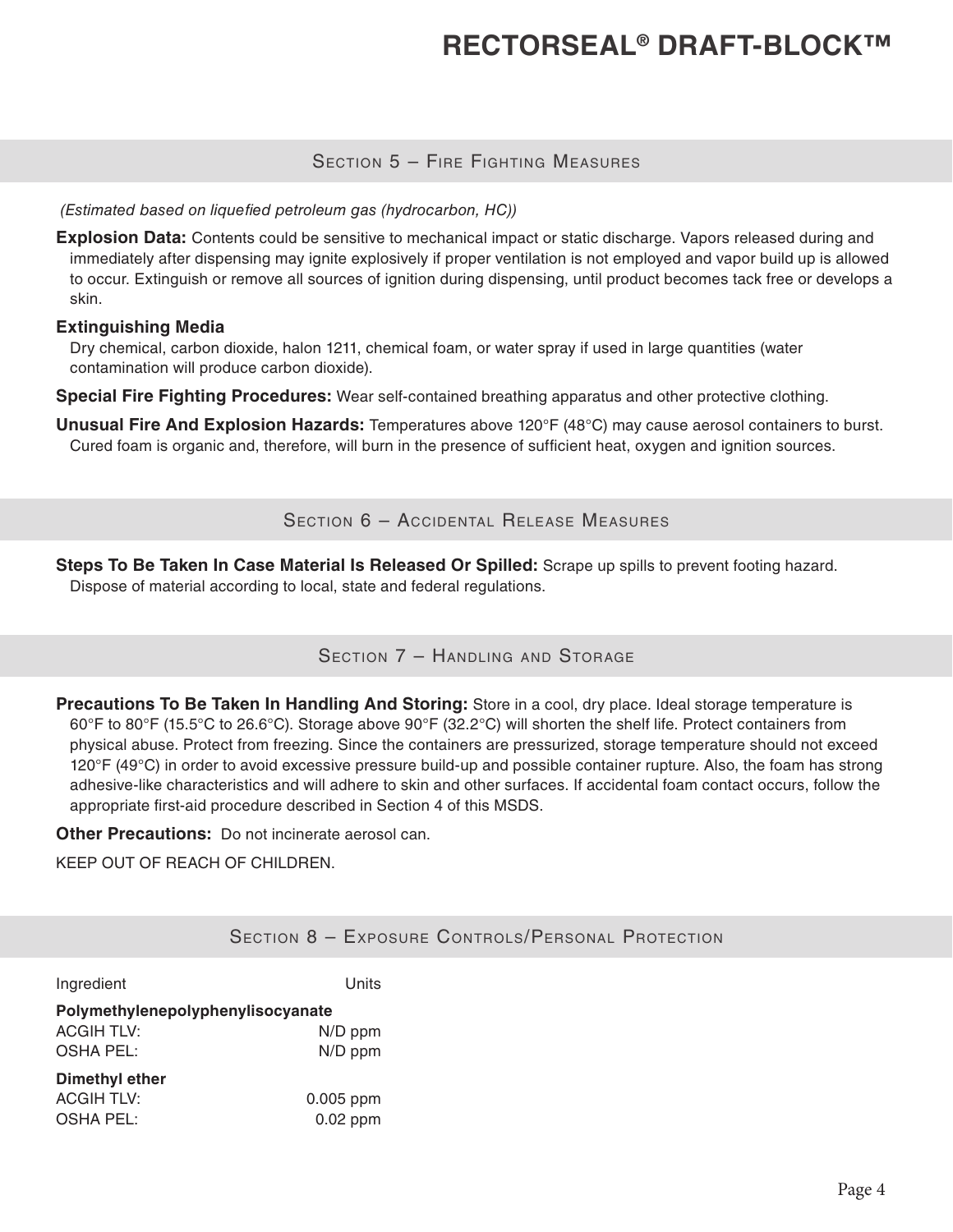| <b>Propane</b>                                                                         |          |  |
|----------------------------------------------------------------------------------------|----------|--|
| <b>ACGIH TLV:</b>                                                                      | N/D      |  |
| <b>OSHA PEL:</b>                                                                       | 1000 ppm |  |
| Respiratory Protection (Specify Type): NIOSH/MSHA supplied air / SCBA if TLV exceeded. |          |  |
| <b>Ventilation - Local Exhaust: Acceptable</b>                                         |          |  |
| <b>Special: N/A</b>                                                                    |          |  |
| <b>Mechanical (General): Acceptable</b>                                                |          |  |
| <b>Other: N/A</b>                                                                      |          |  |
| <b>Protective Gloves: Wear rubber gloves.</b>                                          |          |  |
| <b>Eye Protection:</b> Safety glasses (ANSI Z-87.1 or equivalent)                      |          |  |
| Other Protective Clothing Or Equipment: Tyvek coveralls recommended.                   |          |  |
|                                                                                        |          |  |

**Work/Hygienic Practices:** Where use can result in skin contact, wash exposed areas thoroughly before eating, drinking, smoking, or leaving work area. Launder contaminated clothing before reuse.

| SECTION 9 - PHYSICAL AND CHEMICAL PROPERTIES                                    |                                                                                                                                                                                                                                                                                                                                              |
|---------------------------------------------------------------------------------|----------------------------------------------------------------------------------------------------------------------------------------------------------------------------------------------------------------------------------------------------------------------------------------------------------------------------------------------|
| Boiling point:<br>Specific gravity (H20 = 1):                                   | The dimethyl ether component of this liquefied petroleum gas<br>(hydrocarbon, HC) mixture boils at -13°F (-25°C). Other liquefied<br>petroleum gas (hydrocarbon, HC) components boil between -28°F to<br>11°F (-33.3°C to -11.7°C). Other components boil at temperatures<br>greater than 200°F (93.3°C).<br>Approximately 1.1 ( $H2O = 1$ ) |
| Vapor pressure (mmHg):                                                          | Contents under pressure have vapor pressure greater that 50 psig<br>(345 Kpa). After release from container, vapor pressure is very low<br>(not determined).                                                                                                                                                                                 |
| Melting point:                                                                  | N/A                                                                                                                                                                                                                                                                                                                                          |
| Vapor Density ( $Air = 1$ ):                                                    | < 1                                                                                                                                                                                                                                                                                                                                          |
| Evaporation rate (Ethyl Acetate = 1):                                           | < 1                                                                                                                                                                                                                                                                                                                                          |
| Appearance/Odor:                                                                | Expanding foam/Slight odor                                                                                                                                                                                                                                                                                                                   |
| Solubility in water:                                                            | Insoluble                                                                                                                                                                                                                                                                                                                                    |
| Volatile Organic Compounds (VOC) Content<br>(theoretical percentage by weight): | This product contains less than 100 g/L                                                                                                                                                                                                                                                                                                      |
| Flash point:                                                                    | $-156^{\circ}F$ (-68.9 $^{\circ}C$ )                                                                                                                                                                                                                                                                                                         |
| Lower explosion limit:                                                          | N/D                                                                                                                                                                                                                                                                                                                                          |
| Upper explosion limit:                                                          | N/D                                                                                                                                                                                                                                                                                                                                          |
| Aerosol flame extension:                                                        | Negative                                                                                                                                                                                                                                                                                                                                     |
| <b>NFPA Aerosol Level:</b>                                                      | 1                                                                                                                                                                                                                                                                                                                                            |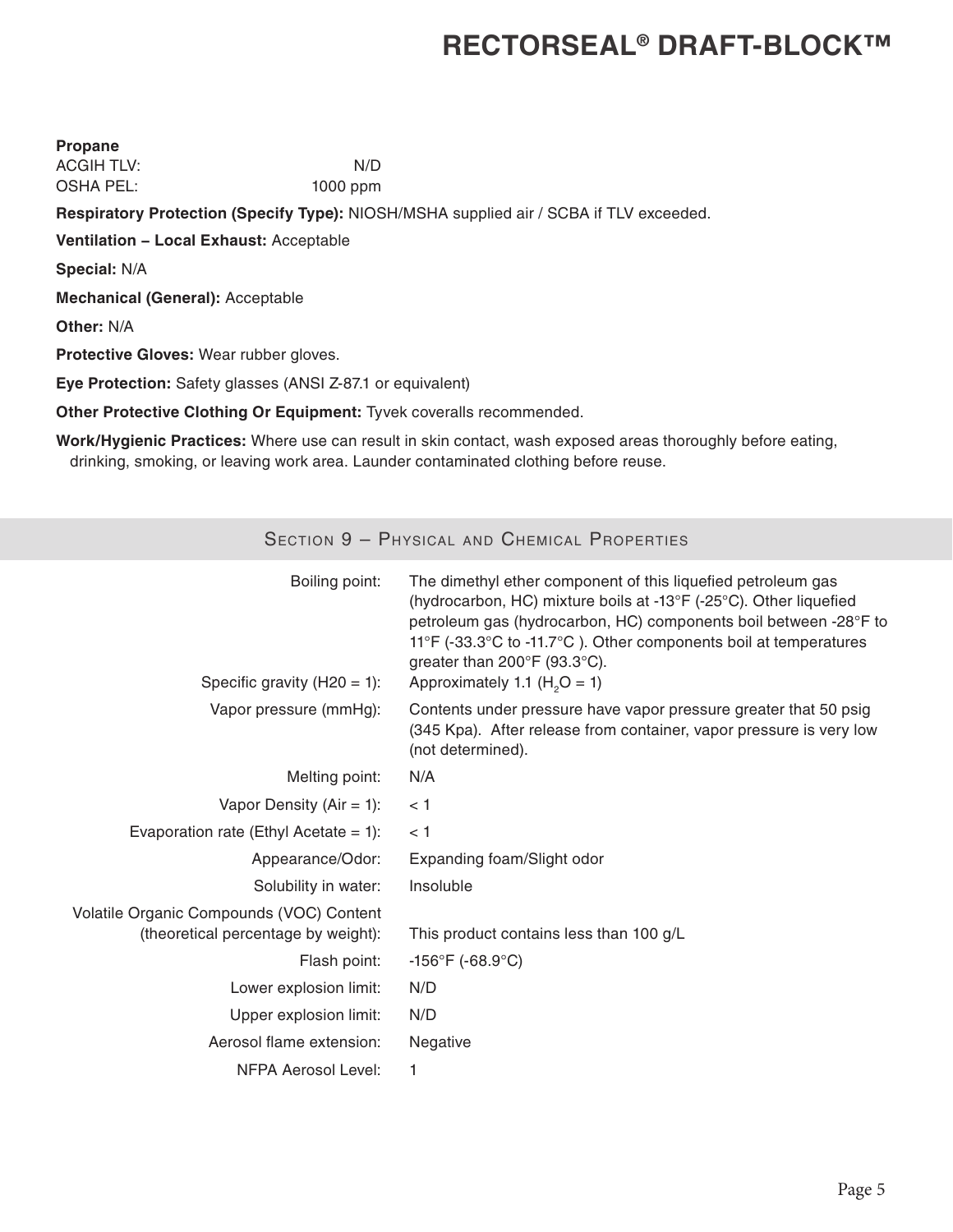### SECTION 10 - STABILITY AND REACTIVITY

**Stability:** This product is considered stable under normal and anticipated storage and handling conditions. Contents are not known to be sensitive to mechanical impact or static discharge.

**Conditions To Avoid:** Do not store above 120°F (49°C). For longest shelf life, avoid storage above 80°F (26.6°C).

**Incompatibility (Materials To Avoid):** Avoid alcohols, strong bases or amines and metal compounds (such as small particle metal catalysts).

Hazardous Decomposition Products: CO, CO<sub>2</sub>, NOX, ammonia, trace HCN, HF or HCl.

**Hazardous Polymerization:** Will not occur.

SECTION 11 - TOXICOLOGY INFORMATION

#### **Chronic Health Hazards**

No ingredient in this product is an IARC, NTP or OSHA Lister carcinogen.

Toxicology Data

Ingredient Name

#### **Polymethylenepolyphenylisocyanate**

| Oral-Rat LD50:       | N/D |
|----------------------|-----|
| Inhalation-Rat LC50: | N/D |

#### **Dimethyl ether**

| Oral-Rat LD50:       | N/D |
|----------------------|-----|
| Inhalation-Rat LC50: | N/D |
|                      |     |

## **Propane**

| Oral-Rat LD50:       | N/D |
|----------------------|-----|
| Inhalation-Rat LC50: | N/D |

SECTION 12 - ECOLOGICAL INFORMATION

#### **Ecological Data**

| Ingredient Name:                   | Polymethylenepolyphenylisocyanate |
|------------------------------------|-----------------------------------|
| Food Chain Concentration Potential | N/D                               |
| <b>Waterfowl Toxicity</b>          | N/D                               |
| BOD.                               | N/D                               |
| Aquatic Toxicity                   | N/D                               |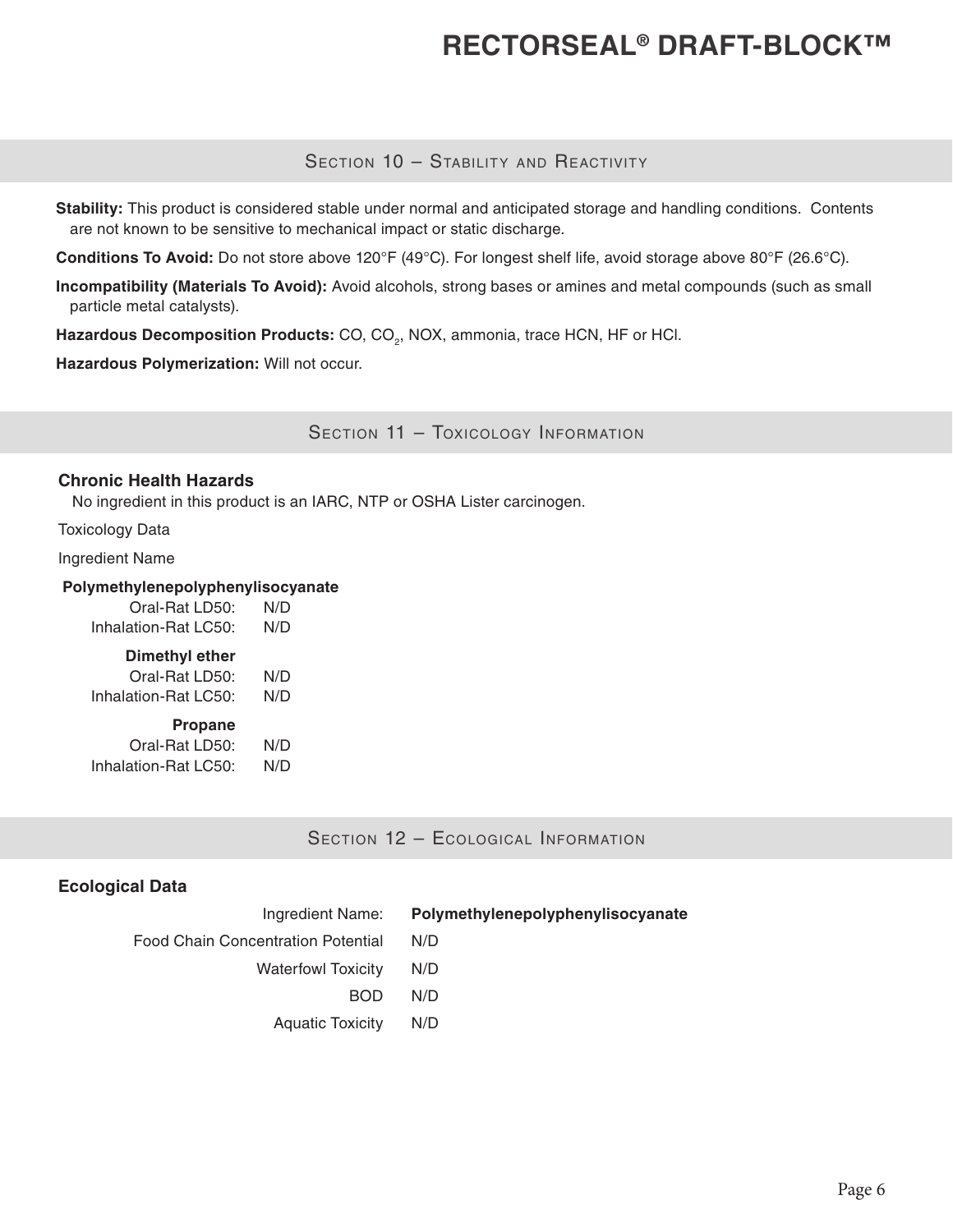| Dimethyl ether |
|----------------|
| N/D            |
| N/D            |
| N/D            |
| N/D            |
|                |
| <b>Propane</b> |
| N/D            |
| N/D            |
| N/D            |
| N/D            |
|                |

SECTION 13 - DISPOSAL CONSIDERATIONS

#### **Waste Classification:** Aerosols

**Disposal Method:** Empty containers can be disposed of in trash. Dispose of all liquid waste in accordance with all local, state and federal regulations.

| DOT:          | Limited Quantities or LTD QTY                                                              |
|---------------|--------------------------------------------------------------------------------------------|
| Ocean (IMDG): | UN1950, Aerosols, Flammable, Class 2.1, Limited Quantities or LTD QTY,<br>EMS-No: F-E. S-D |
|               | Air (IATA): UN1950, Aerosols, Class 2.1, ERG#126                                           |

## SECTION 15 - REGULATORY INFORMATION

#### **Regulatory Data**

| Ingredient Name:      | Polymethylenepolyphenylisocyanate |
|-----------------------|-----------------------------------|
| SARA 313              | No.                               |
| <b>TSCA Inventory</b> | Yes                               |
| CERCLA RO             | N/A                               |
| <b>RCRA Code</b>      | N/A                               |